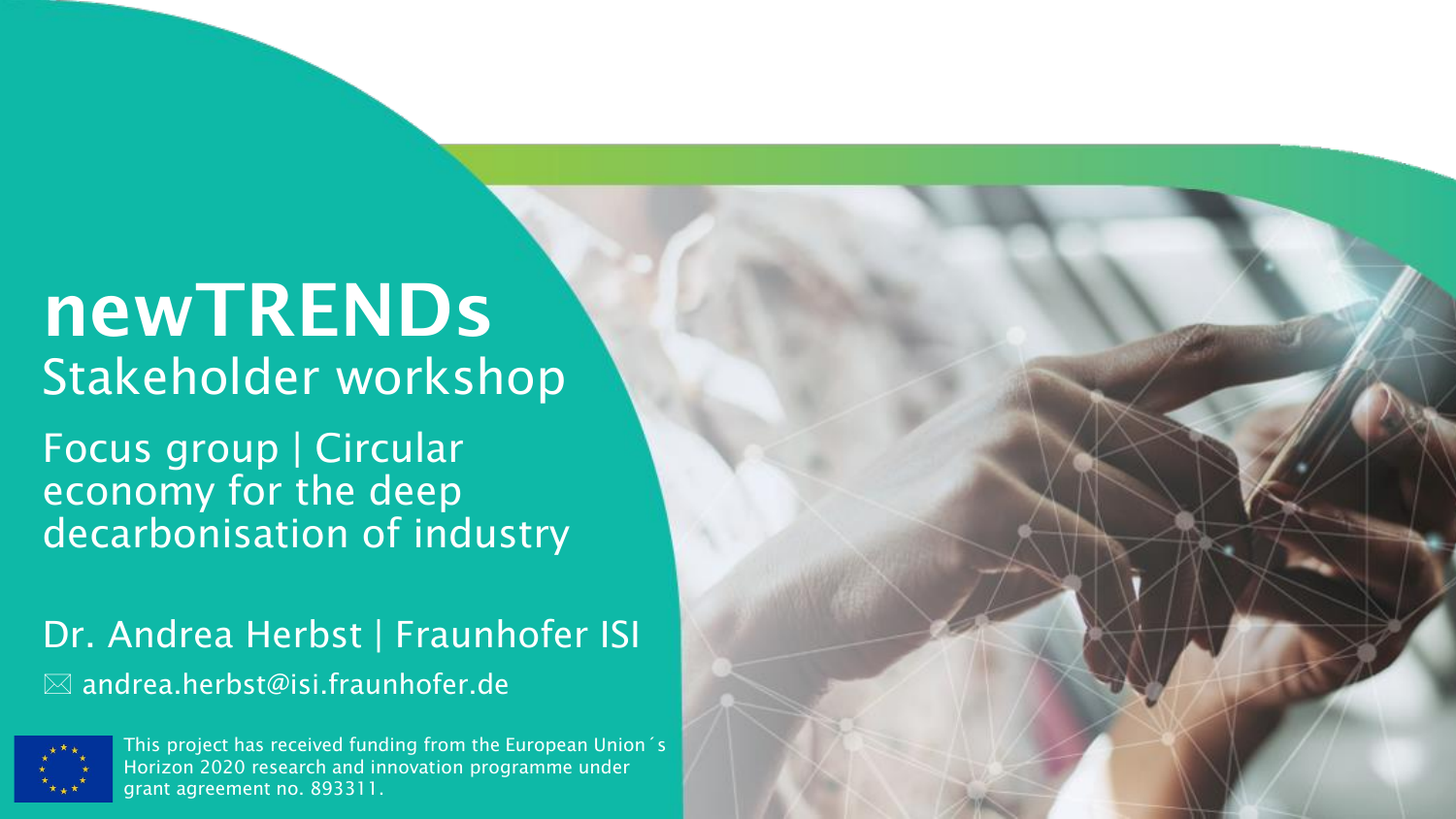## AGENDA

- Welcome & Introduction (10 minutes)
- ◼ *Menti – Icebreaker (5 minutes)*
- Policies affecting the industry sector (10 minutes)
- MIRO Discussion (15 minutes)
- ◼ *Break (5 minutes)*
- Modelling circular economy for industry decarbonization (10 minutes)
- MIRO Discussion (15 minutes)

















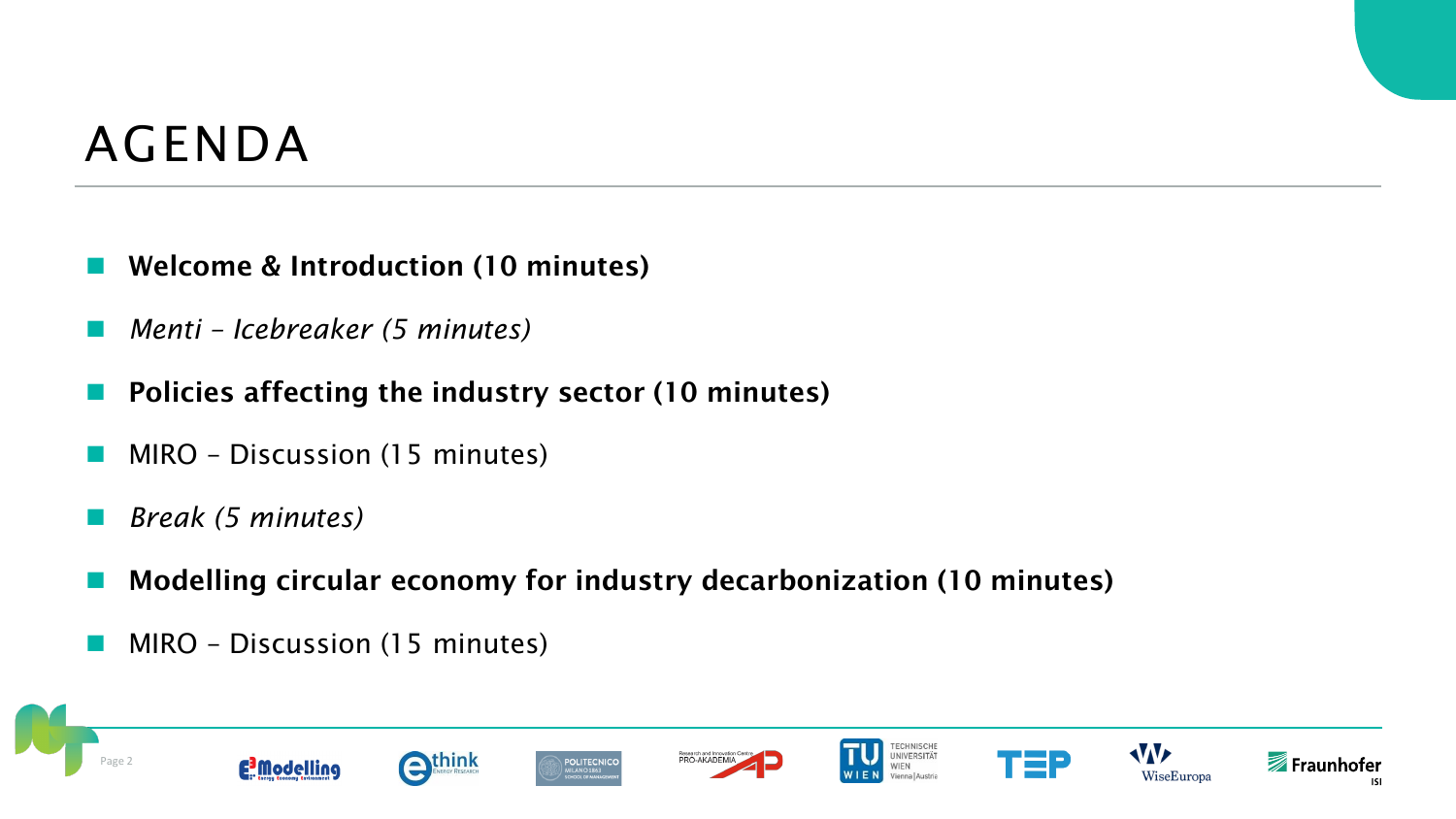# FRAMING CIRCULAR ECONOMY

Improving circularity and increasing efficiency to achieve sustainable materials management can take many forms:

- Extension of **product lifetime**;
- Reduction of material losses;
- **Reuse** of products and materials;
- Increased recycling and avoidance of downcycling;
- **Substitution of GHG-intensive materials** with sustainable lower-emission materials;
- Reduction of waste.

Page 3





















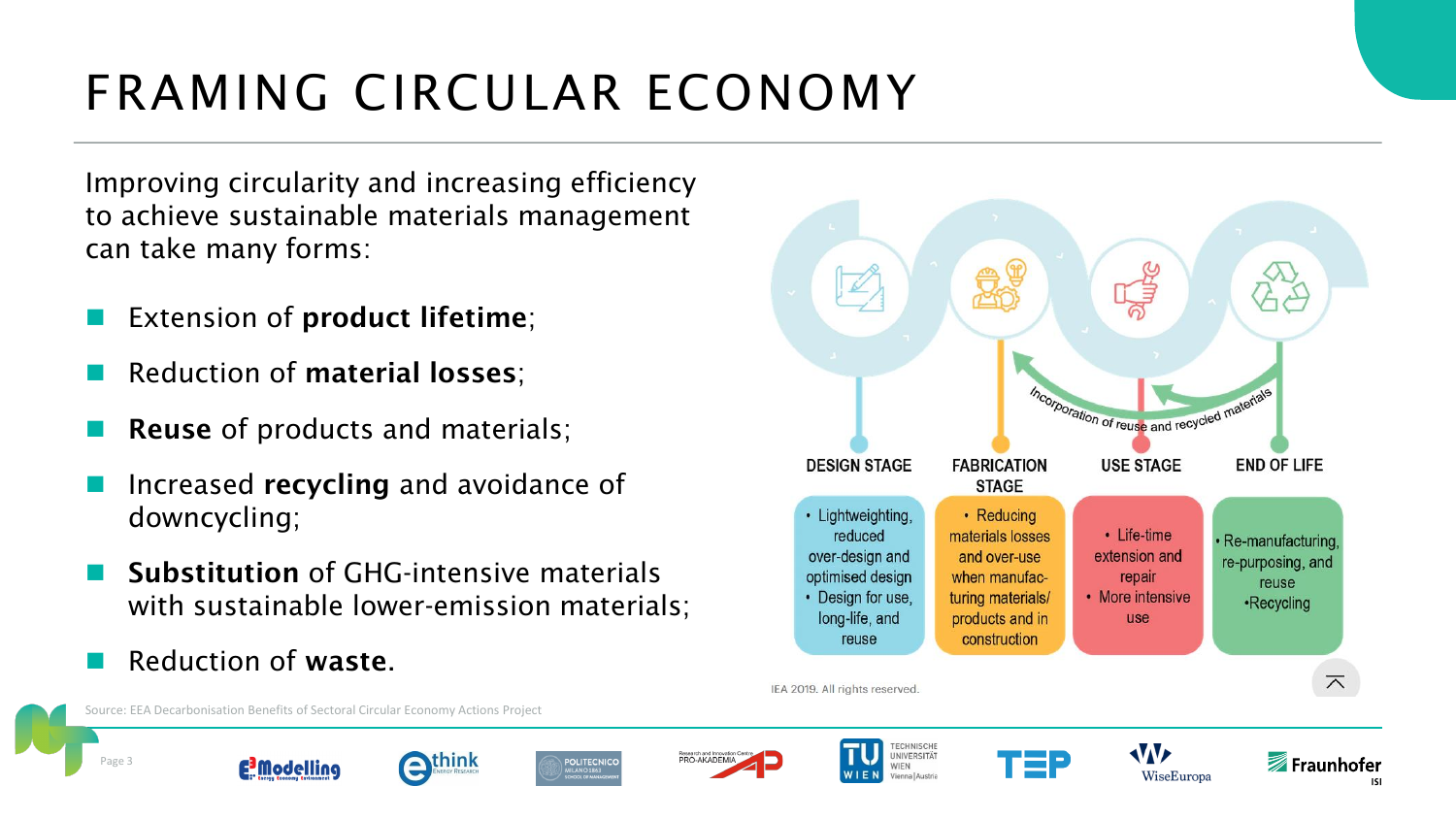# CIRCULAR ECONOMY GAINING MOMENTUM

PRO-AKADEMIA

**OLITECNICO** 

2018 EU LTS highlights relevance of industrial value chains and identifies Circular Economy as a relevant measure for industry decarbonisation.

2019 EU Green Deal promotes the efficient use of resources and the transformation to a clean and circular economy.

2020 CEAP sets the following goals:

- Sustainable products as standard in the EU;
- Empowerment of consumers, e.g. right-to-repair;

think

- Focus on resource-intensive sectors with high potentials for a Circular Economy;
- Reduction of waste.

**E** Modelling

Page 4

2020/2021... more intensive examination of individual products/sectors

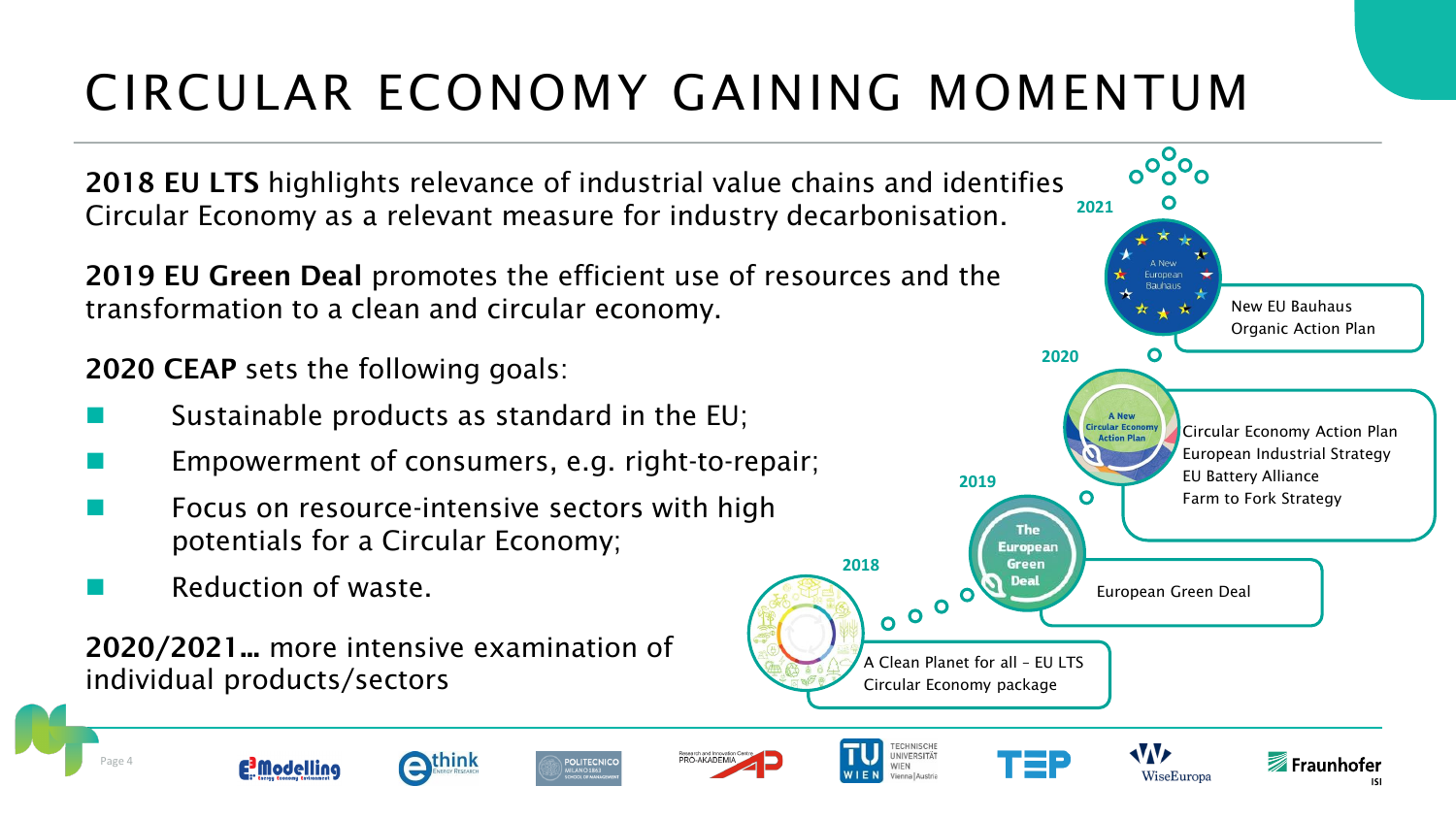# CONTRIBUTION OF CIRCULAR ECONOMY

- Limited but increasing number of studies
- Studies vary signigicantly regarding scope, method and ambition level
- Often globally or regionally aggregated studies
- Sectors in which high potentials are seen
	- Buildings/ construction industry
	- EI industries: steel, cement, plastics, aluminium
	- ◼ Transport/ vehicles
	- ◼ Food
- Depending on study and sector GHG avoidance potentials of 40 to 70 percent are stated



















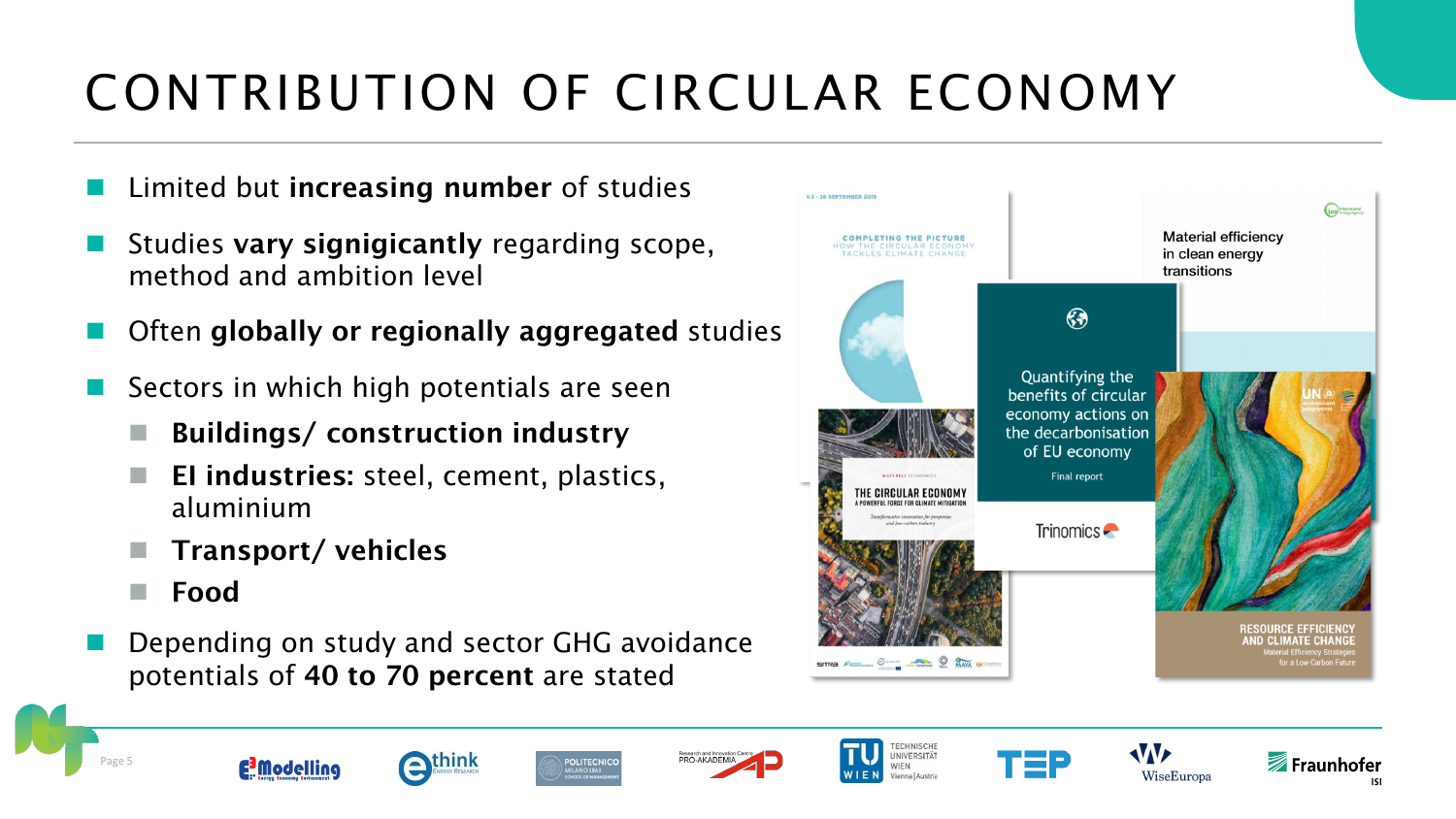## INDUSTRY DECARBONISATION

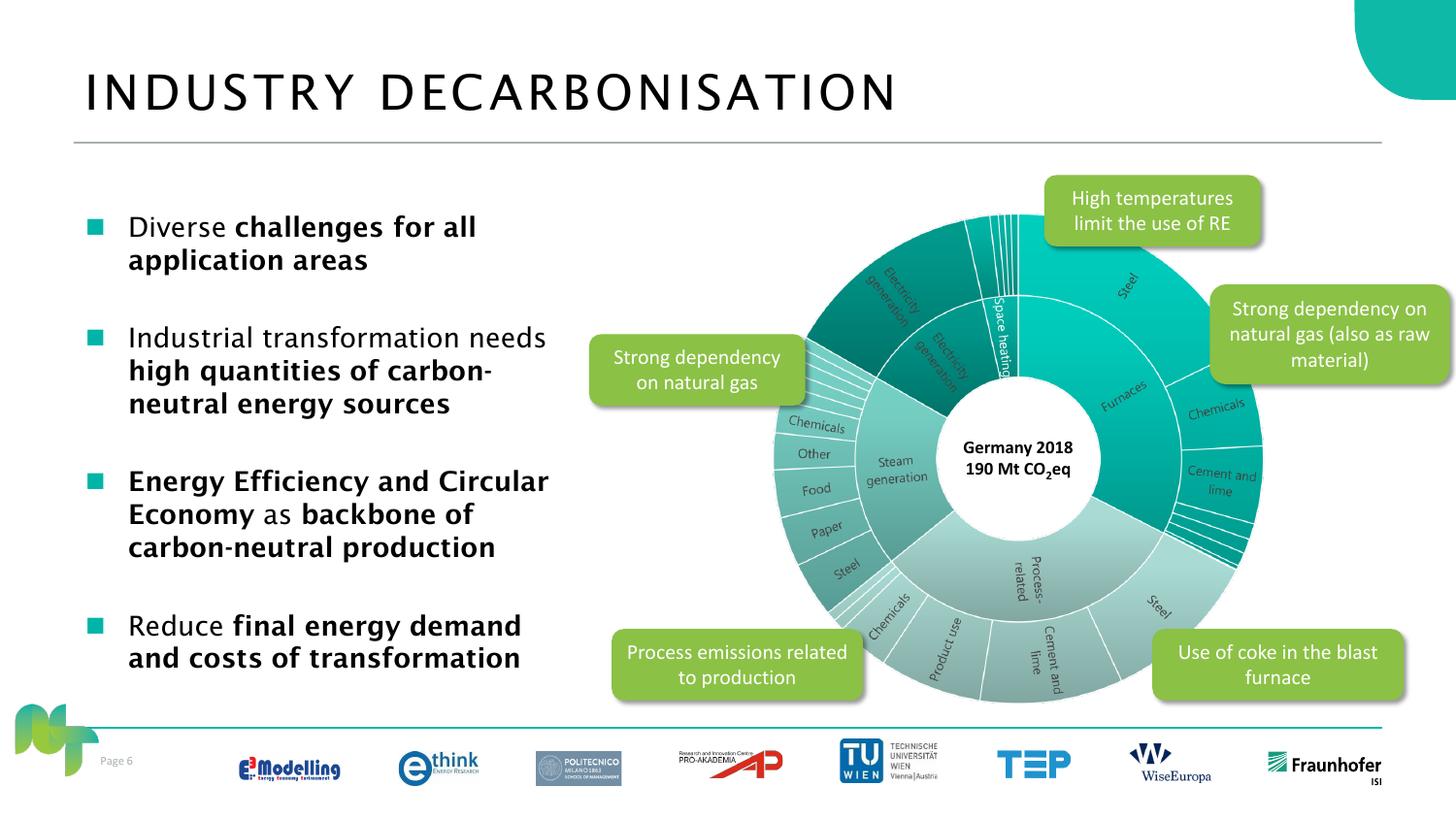## newTRENDs FOCUS STUDY

#### Research objective

Improvement of existing modelling techniques for industrial energy demand and CO2 emissions to support the impact analysis of Circular Economy on ambitious GHG reduction

#### Research questions

Page 7

How can the related CE technologies, their impact on energy demand and CO2 emissions quantified and modelled for typical basic material use sectors? **2021**

**OLITECNICO** 

PRO-AKADEMIA

- What **contribution** can the circular economy make to decarbonising the industrial sector?
- How could different scenarios of a circular low-carbon industry look like?

**E'Modelling** 

think

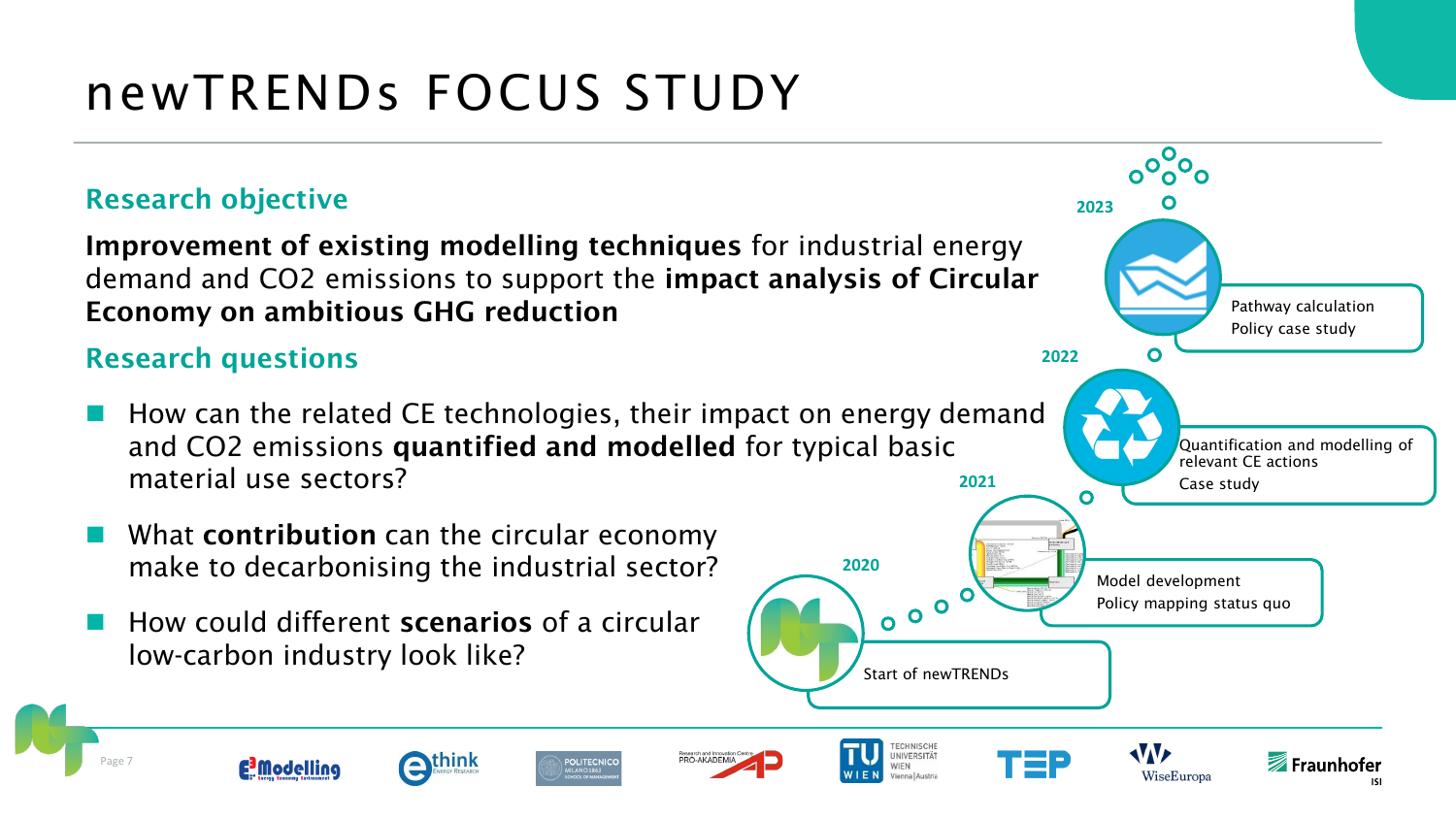### MENTI - ICEBREAKER

### Answer to questions on **menti.com** using this code **7775 1782**